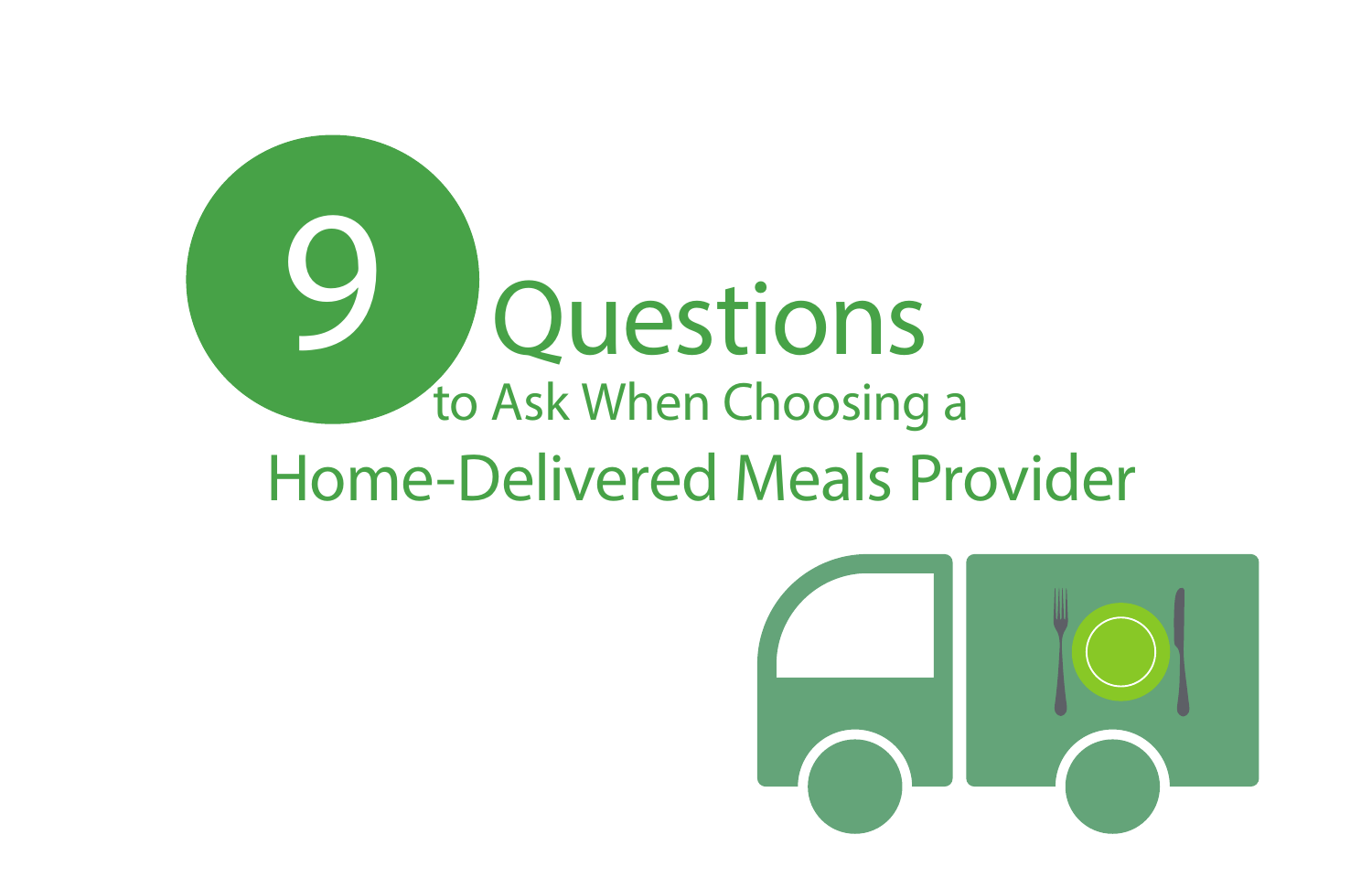Although health status has multiple contributing factors, nutrition is one of the major determinants of successful aging...Primarily, nutrition helps promote health and functionality. **" "**

-Academy of Nutrition and Dietetics

**Malnutrition** for older adults is a growing problem in the United States. Malnourished older adults have **higher medical costs** and **more complications.**

Providing nutrition care through **home-delivered meals** is an effective way to **improve health outcomes** and quality of life while **reducing health care costs**.

Not all home-delivered meal providers are created equal. We've included questions you can ask providers to make sure they meet the unique needs of your members.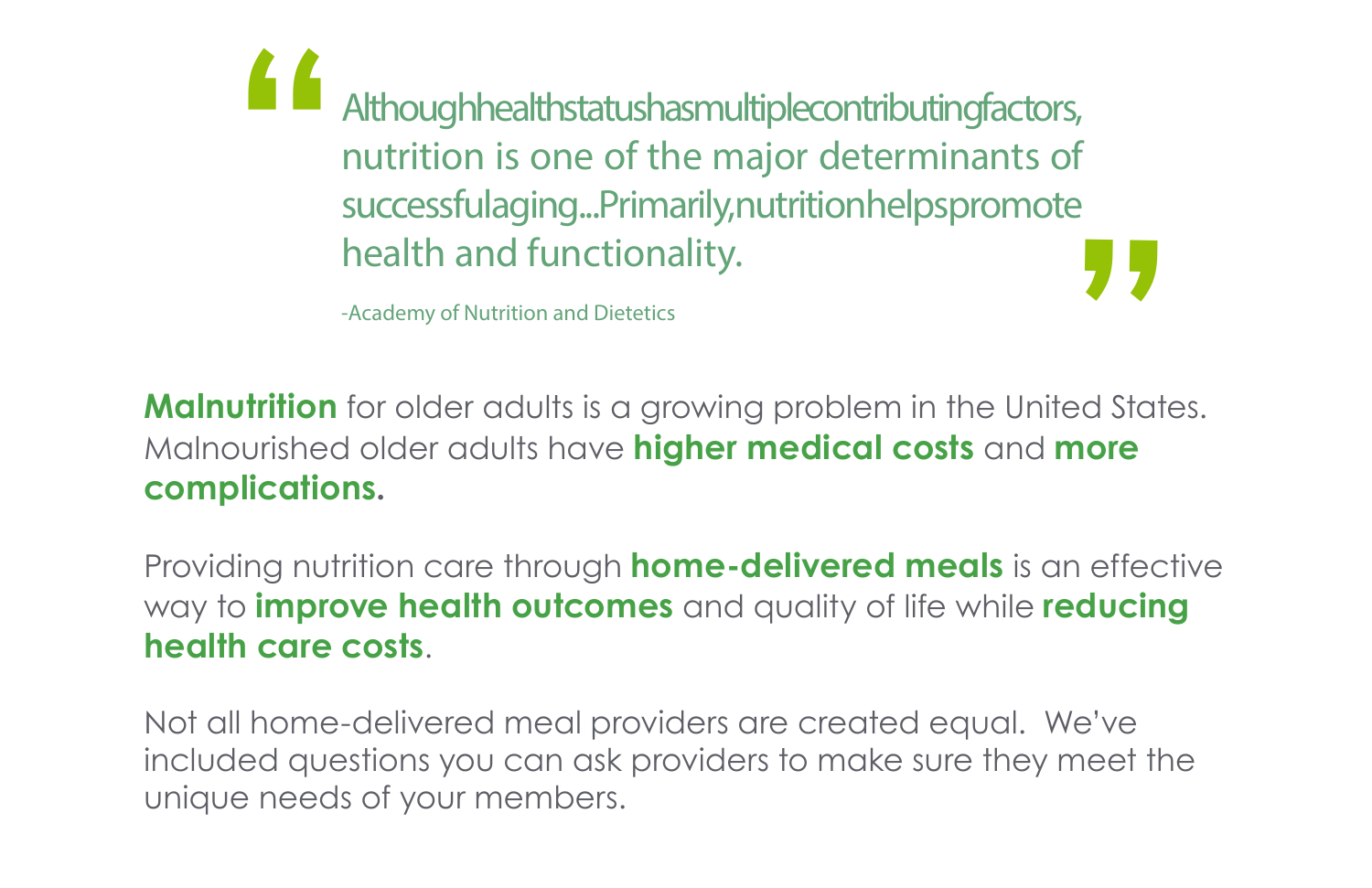

Are the meals appropriate for people with diabetes and cardiovascular disease? Do they offer Medically-Tailored Meals?

All S*unMeadow®* meals are low in salt, sugar, fat, and cholesterol. Most older adults do not need to follow a strict diet. It is more important for them to have enough food and fluids.

We also offer **Medically-Tailored Meals** for those with chronic conditions.

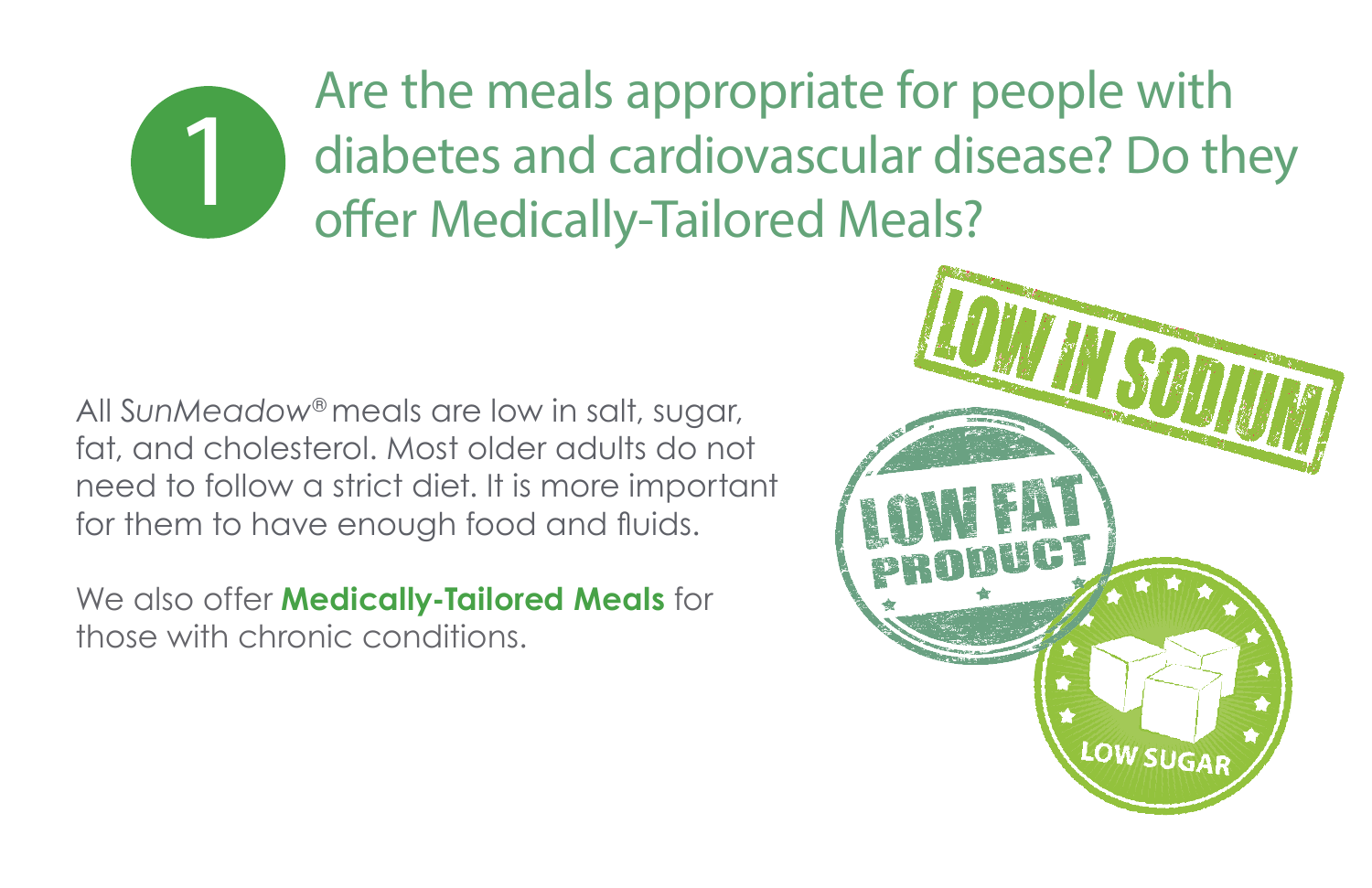# **2** Are the meals prepared, stored, and transported using the cold chain pro transported using the cold chain process?

The cold chain process ensures perishable **foods are maintained at safe temperatures** from the time of production until consumed. It allows manufacturers to transport perishable foods without using harmful preservatives and additives.

For more information on the cold chain process, **check out this infographic.**

(Give the provider **bonus points** if the meals are prepared in a facility that is under **continual USDA inspection**!)

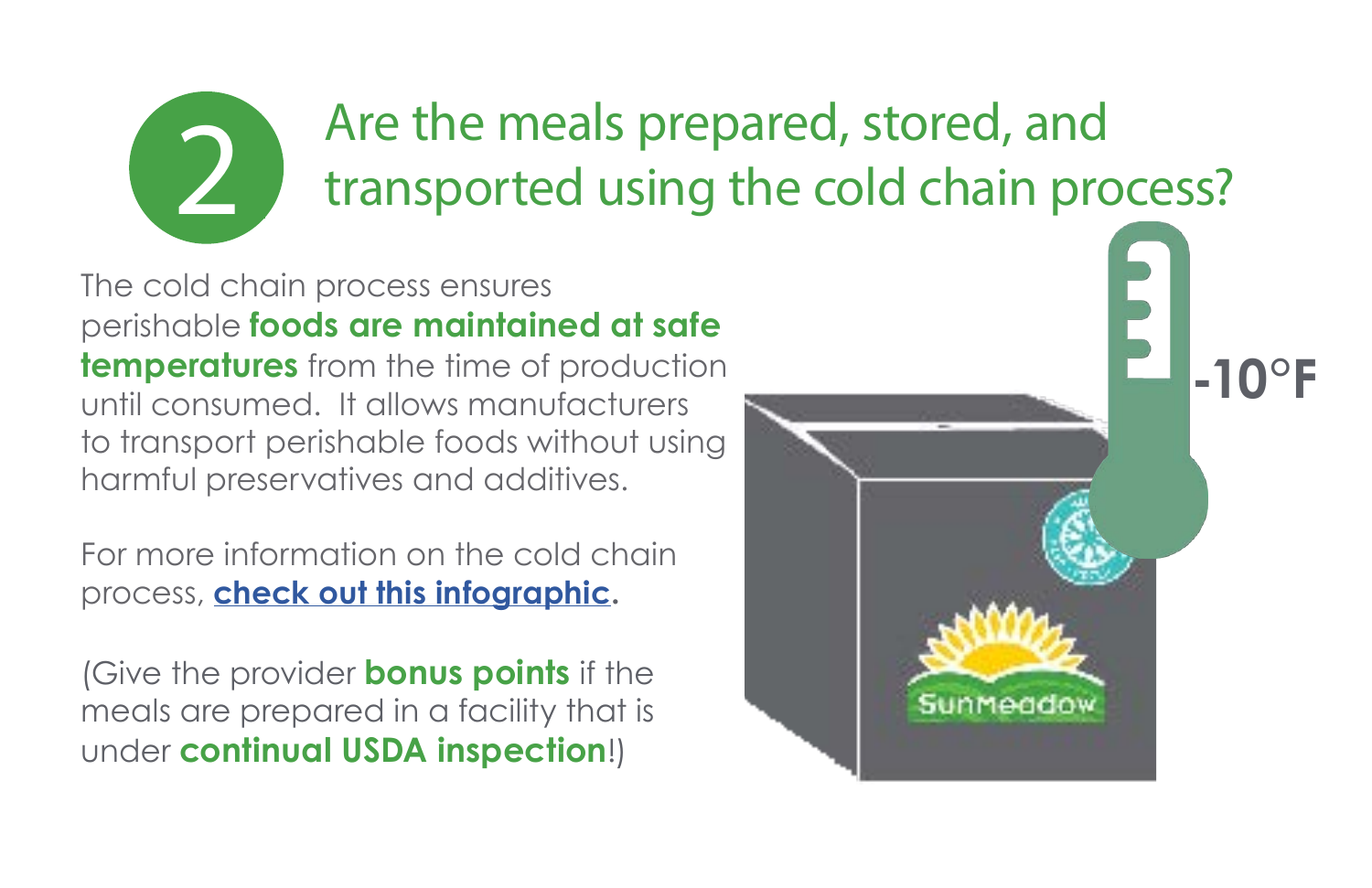#### Do they provide shelf-stable meals to my members for emergency situations? 3



Emergencies happen. Thunderstorms can knock out power and ice storms keep delivery trucks off the roads. Having a **back-up plan** for when your members don't have easy access to food is a great idea!

Shelf-stable meals do not need refrigeration, so they are convenient meals for members keep in their pantry, so they stay nourished!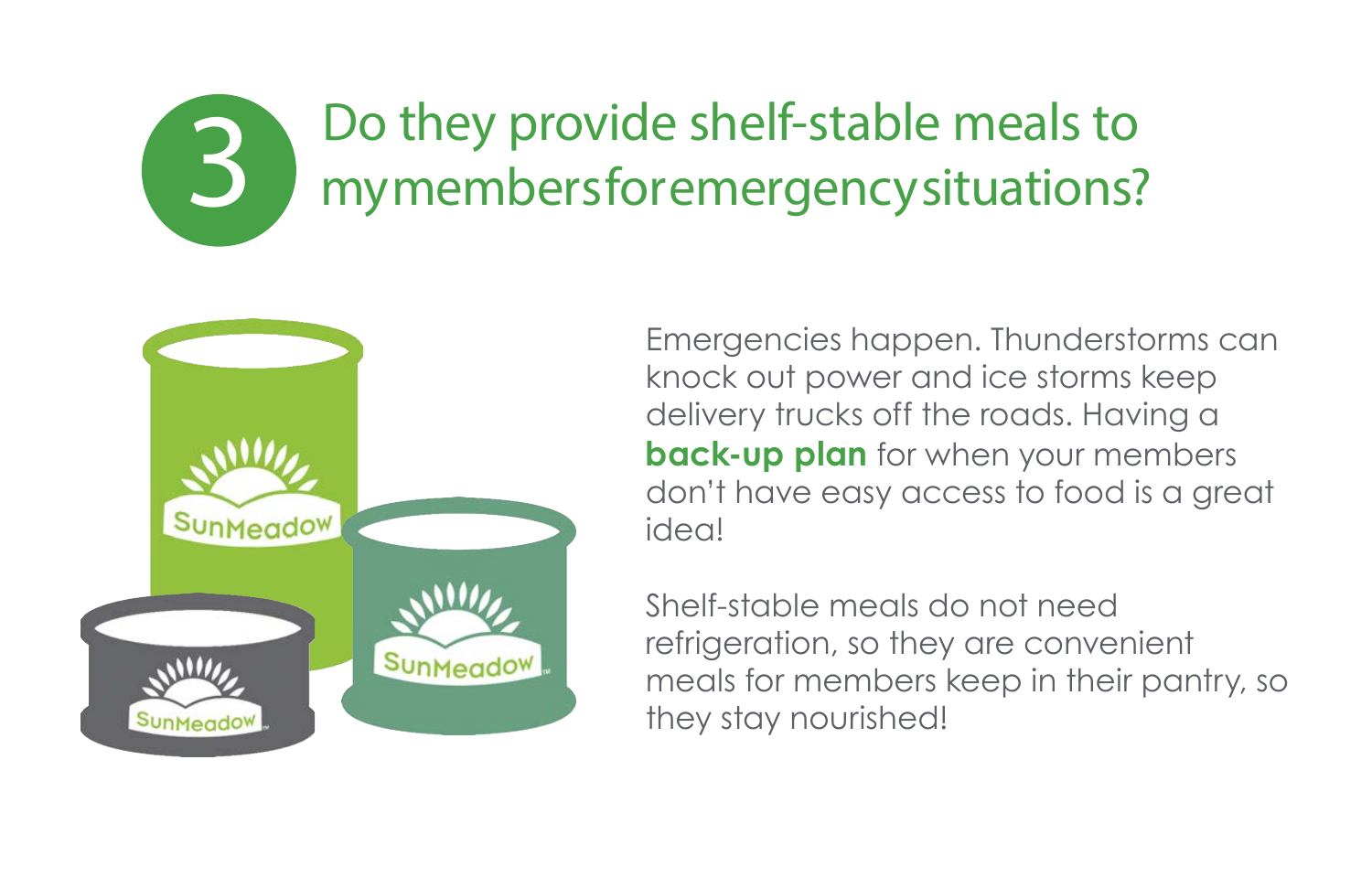



The flexibility to select "what you want to eat, when you want it" is a great advantage of frozen home-delivered meals. But not everyone has a microwave. Meals that can be **easily heated in either a microwave or an oven** is the best way to go! Meals served in CPET trays are the most common and are also BPA-free.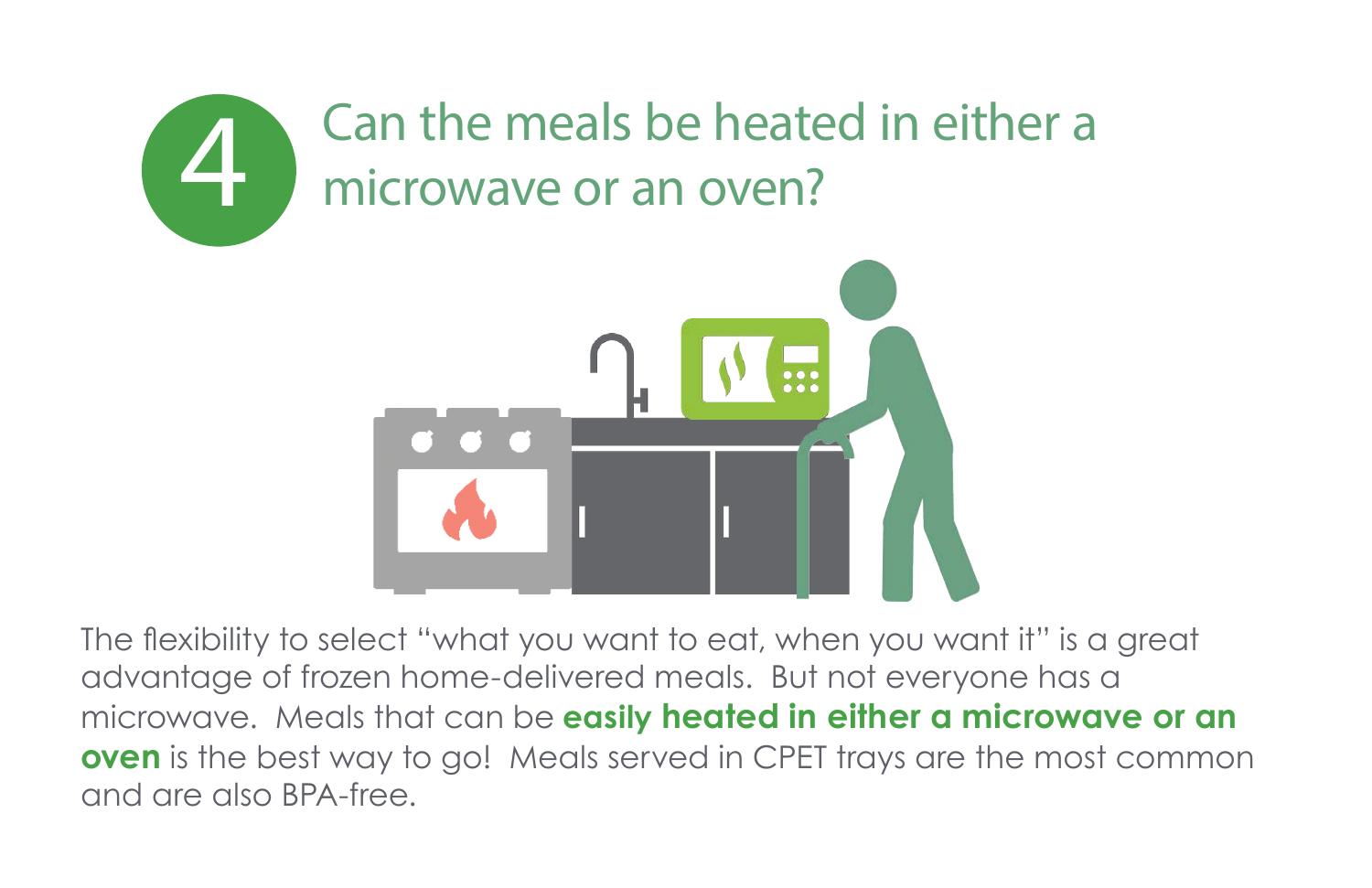#### Does the provider have the ability to deliver meals directly to my members? 5

Our preferred method of delivery is by our specially-trained drivers. We deliver our meals in **freezer trucks** to ensure the safety of the meals.

In areas where we do not have our delivery trucks, we use **two-day delivery** service with a third-party courier. Meals will be packed in a **cooler with dry ice** to maintain safe temperatures.

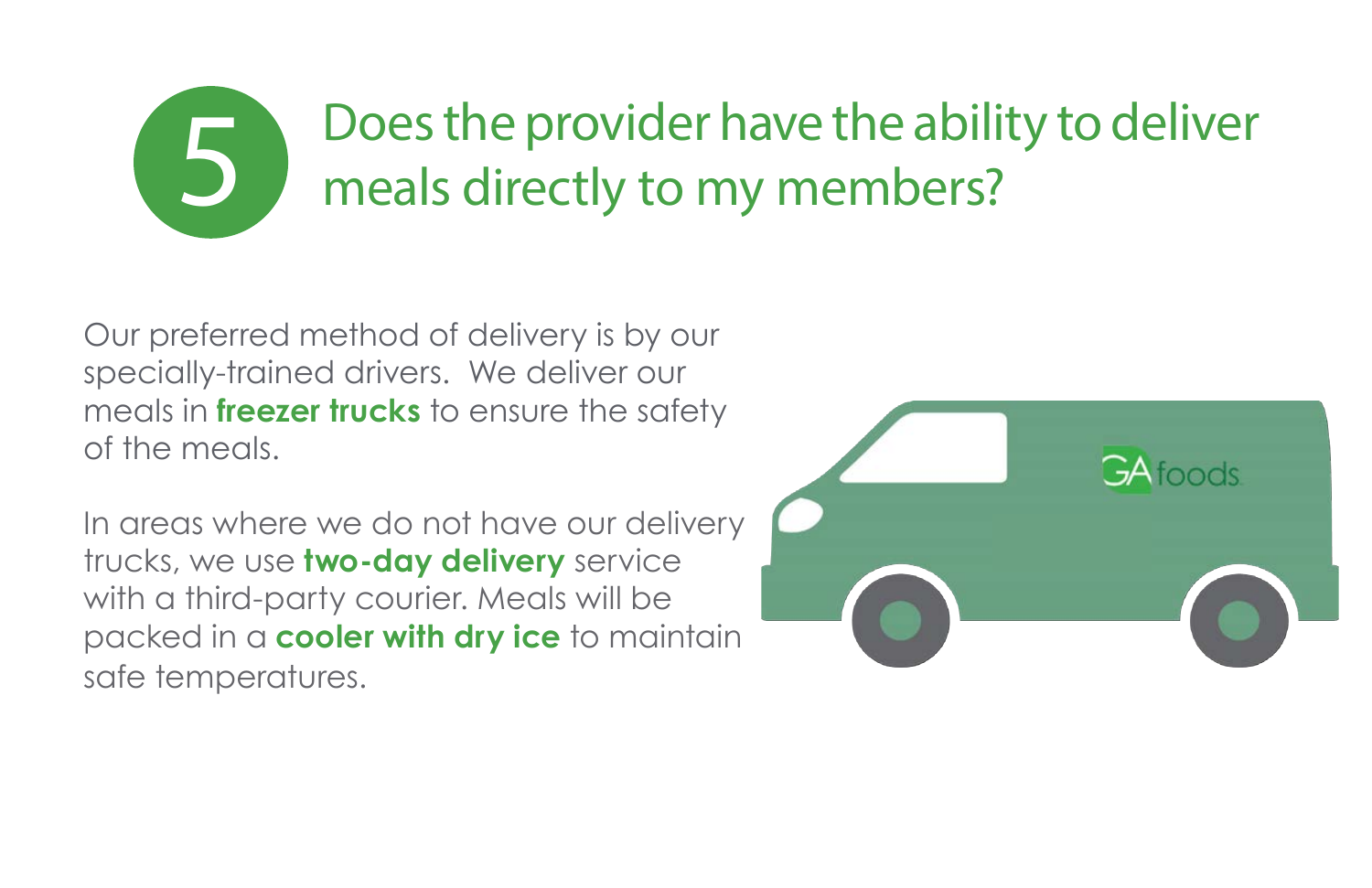## **6 Do their employees receive extensive training** in dealing with older adults?

GA Foods' specially-trained **Field Service Representatives** (FSRs) undergo **extensive background checks** and screenings.

Our FRS and Care Center Representatives **receive ongoing training** on HIPAA compliance, cultural competency, and age sensitivity.



**BONUS!** Feedback shows member's are very satisfied with our team!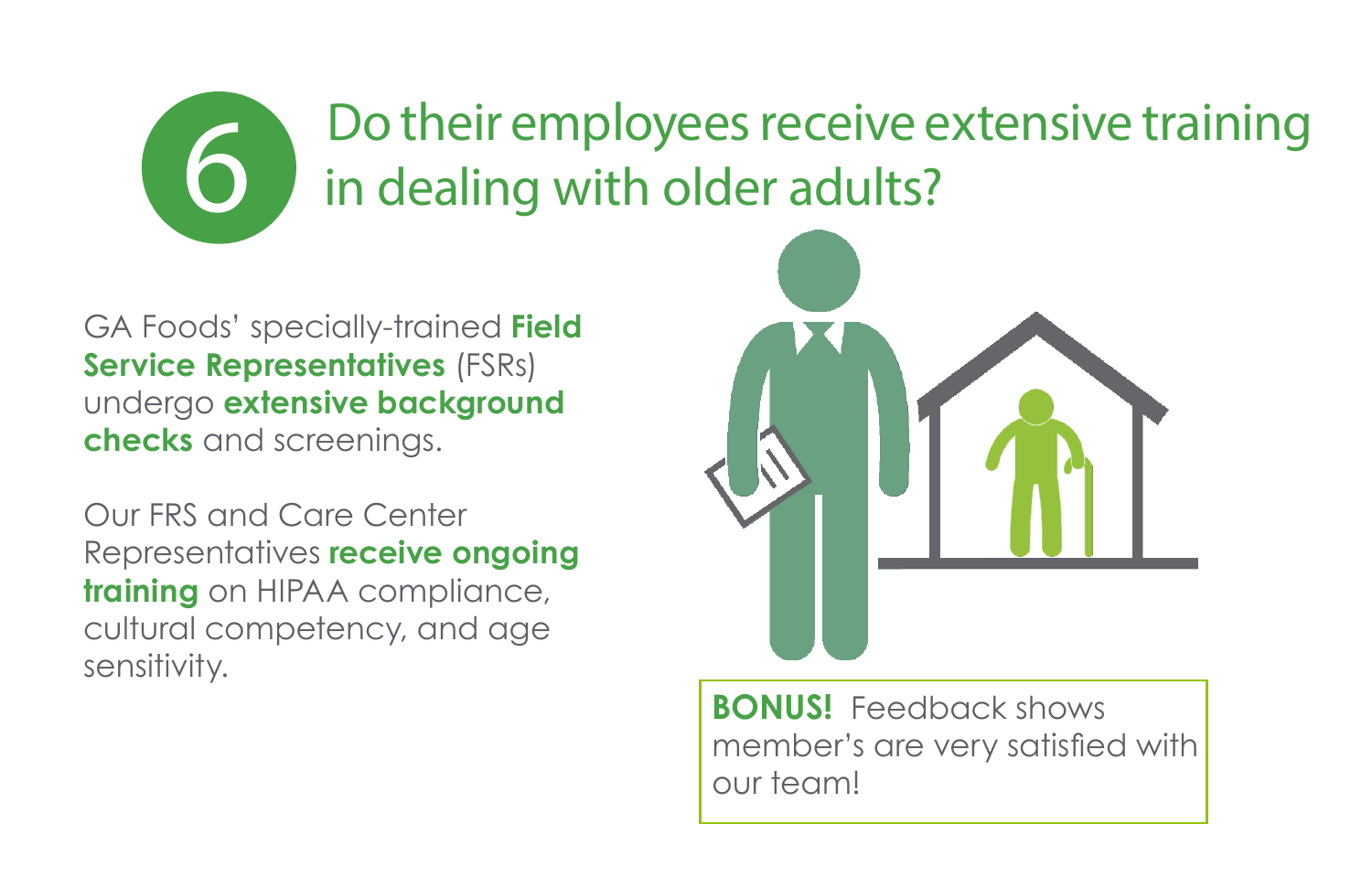### Does the provider assign someone to coordinate the needs of the older adults?





7

"Can I change my delivery day?" "Do my meals contain pork?" "Are there vegetarian options?"

Having a Customer Care Center for the member to **call with questions** or concerns is a big plus.

The Care Center can also **assist Case Managers** with enrollment, scheduling, and report forms.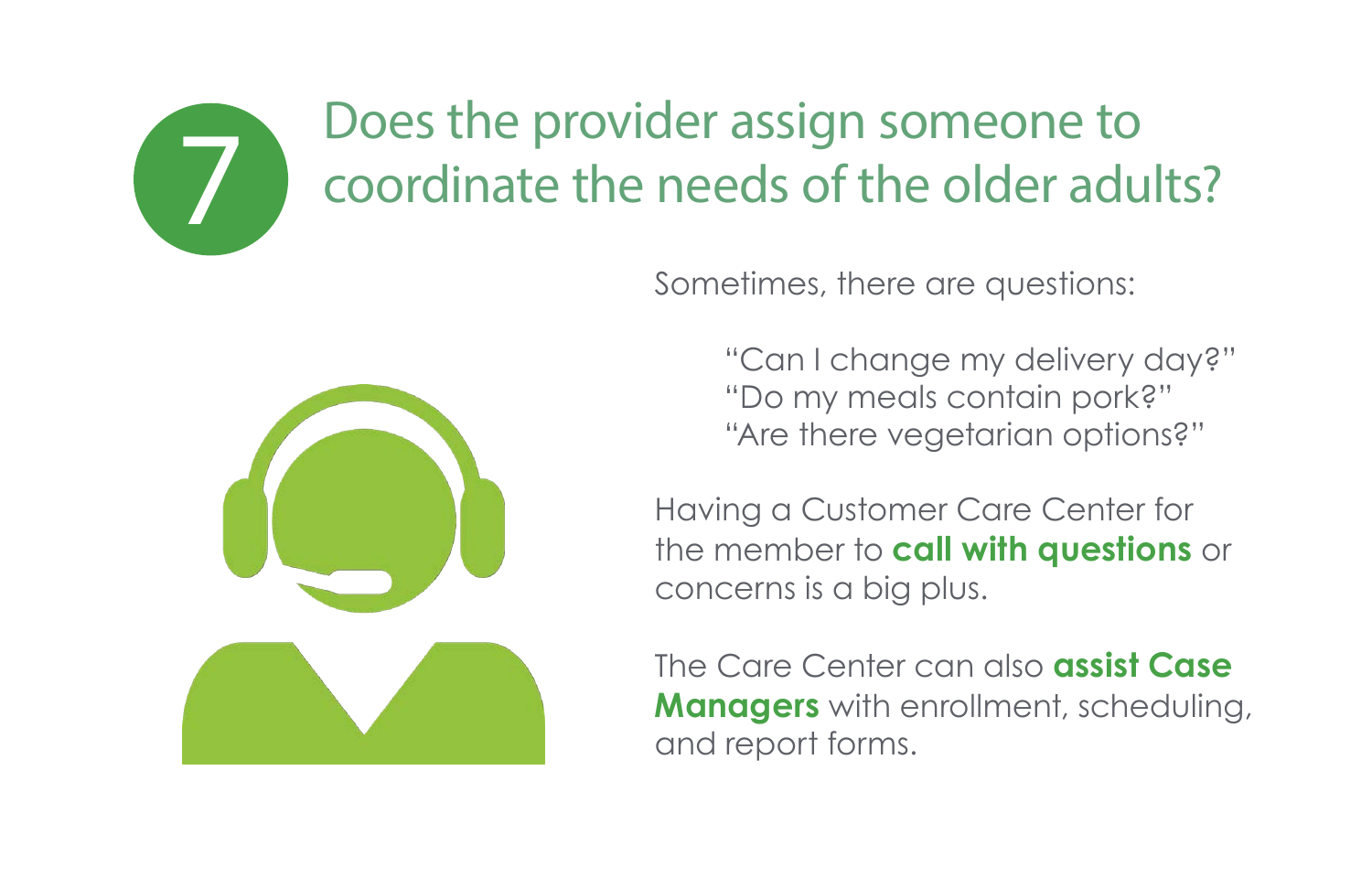

Promoting good health and nutrition care for your members is about more than just meals.

We offer health plans the option to have **Registered Dietitians** provide phone counseling with members.

This service is based on the unique nutritional needs of each member.

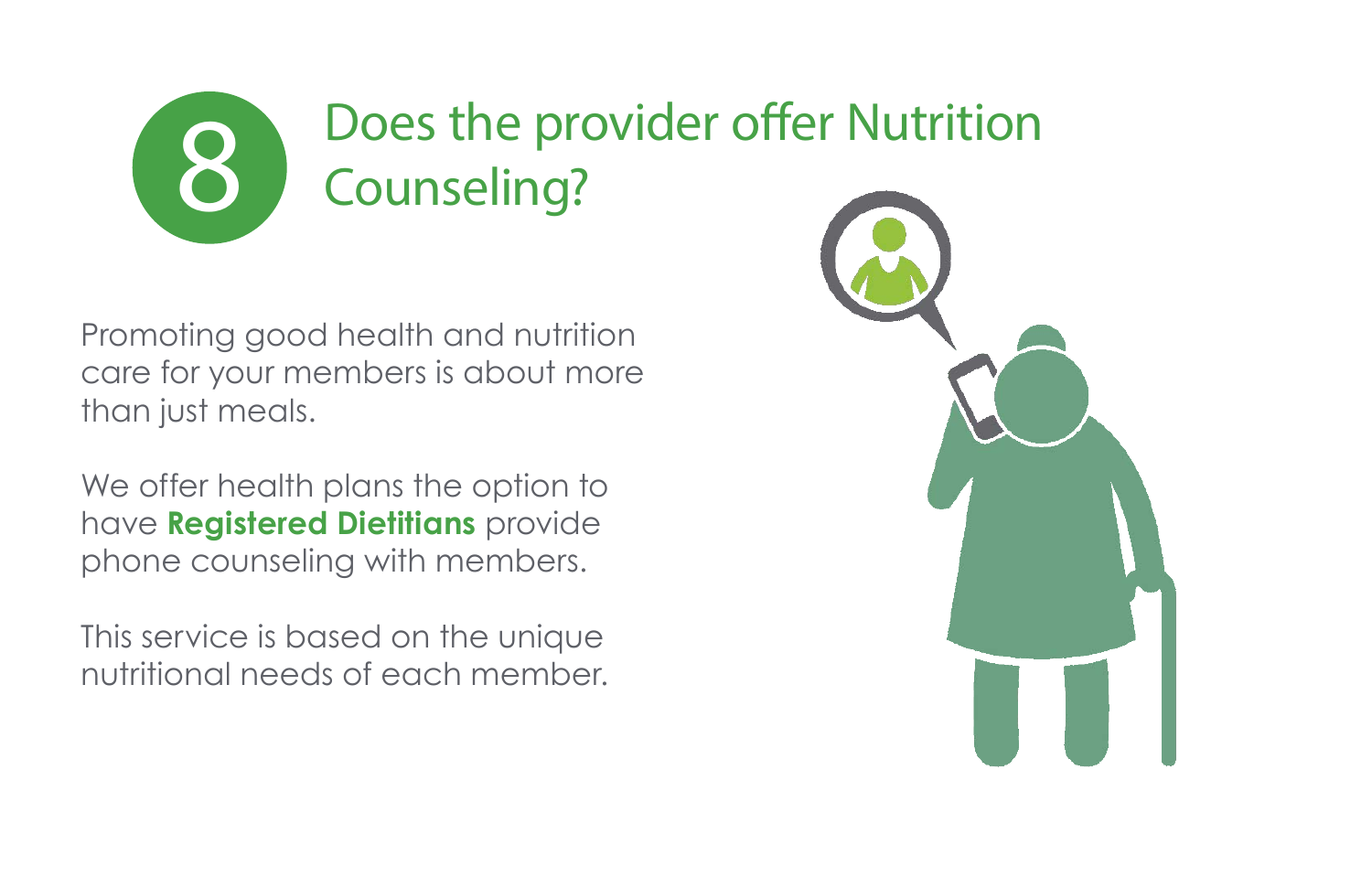## Do they offer support for Case Managers?



9

In addition to phone and email support, we offer a website designed for **Case Managers**! We make it easy to:

- View and print menus and nutritional information
- Learn how to enroll a new member
- Download a Service Referral form
- Find resources to share with your members
- Earn free CEUs and much more!